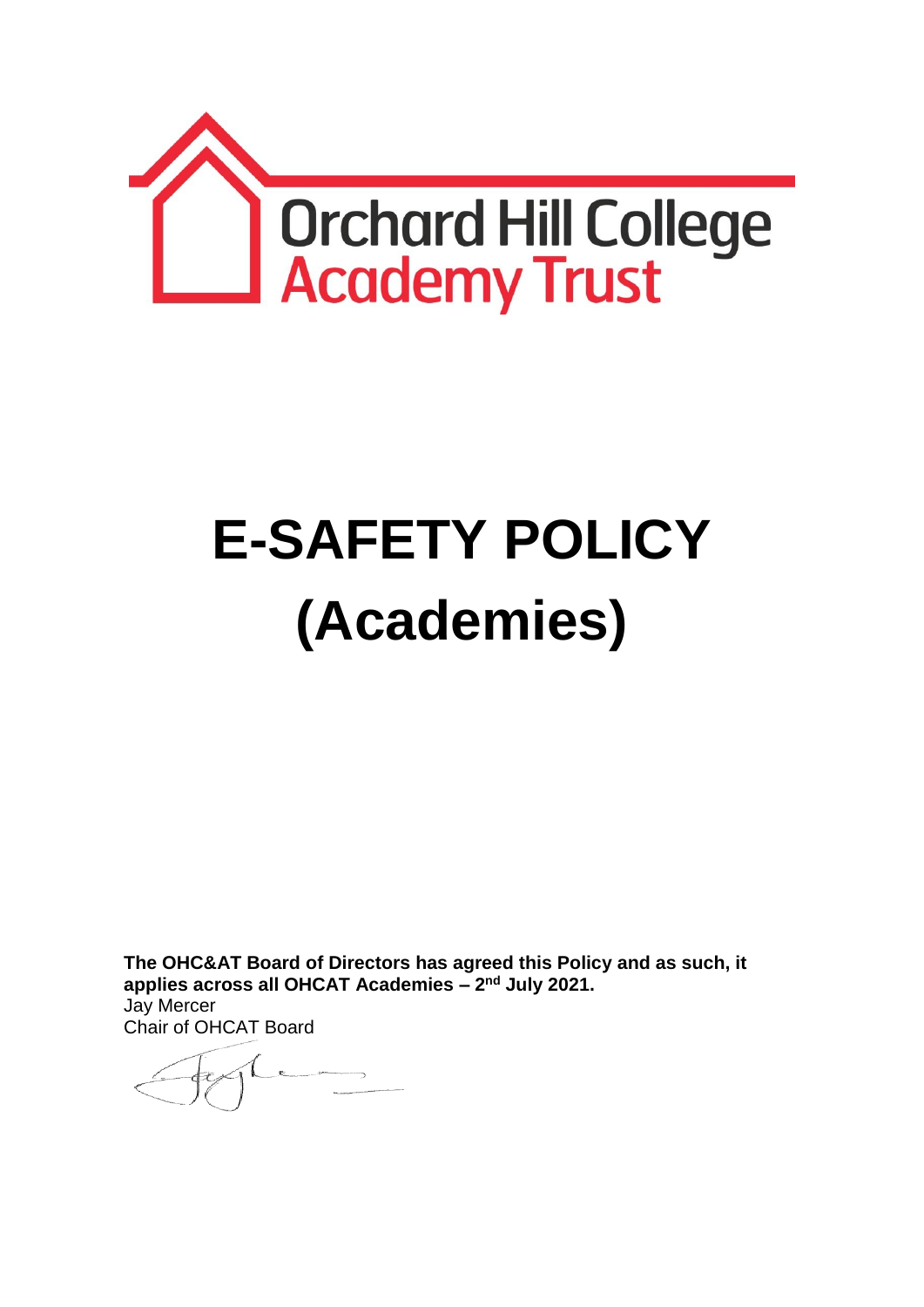

# **E-Safety Policy**

# **INTRODUCTION**

Orchard Hill College and Academy Trust (OHC&AT) is a 'family' of providers, comprising Orchard Hill College (OHC) and Orchard Hill College Academy Trust (OHCAT), which works together for mutual benefit. OHC&AT is committed to providing outstanding educational opportunities for all our pupils and students. The safety and welfare of our pupils and students is of the utmost importance. Ensuring that pupils and students can safely access new technology and learn how to participate in the digital world without compromising their safety and security is a key part of delivering a well-rounded programme of education.

This policy sets out how we will keep pupils/students at OHCAT Academies safe, whether using new technology within OHCAT provision or at home, including accessing remote learning. There is a separate policy for Orchard Hill College.

This policy has been written with reference to a range of guidance including Keeping Children Safe in Education (DfE, 2020), 'Teaching online safety in schools' (DfE, 2019), the 'Education for a Connected World' framework (UKCIS, 2020), 'Relationships and sex education (RSE) and health education (DfE, 2020), the London Grid for Learning (LGfL) E-Safety Policy and the South West Grid for Learning (SWGFL) E-Safety Policy. The policy is also informed by government guidance on the Prevent duty and Channel. E-safety represents a crucial strand of safeguarding children and vulnerable adults, and such this policy should be read in conjunction with OHC&AT's Child Protection, Adult Protection and Safeguarding Policy and Procedures, as well as the related policies and procedures listed at the end of the document. Delivering high quality e-safety education also forms part of the universal safeguarding provision detailed in each Academy's Safeguarding & Wellbeing Offer.

This policy applies to all members of the OHC&AT community including staff, pupils/students, apprentices, volunteers, families, visitors, external professionals and community users who have access to OHC&AT's ICT system.

# **E-SAFETY IN ACADEMIES**

The impact of technology on the lives of all citizens increases yearly, particularly for children and young people who are keen to explore new and developing technologies. Technology is transforming the way that schools teach and children learn. At home, technology is changing the way children live and the activities in which they choose to partake. Developing technology brings opportunities; it also brings risks and dangers. Keeping Children Safe in Education (2020) categorises these as:

 content: being exposed to illegal, inappropriate or harmful material; for example pornography, fake news, racist or radical and extremist views;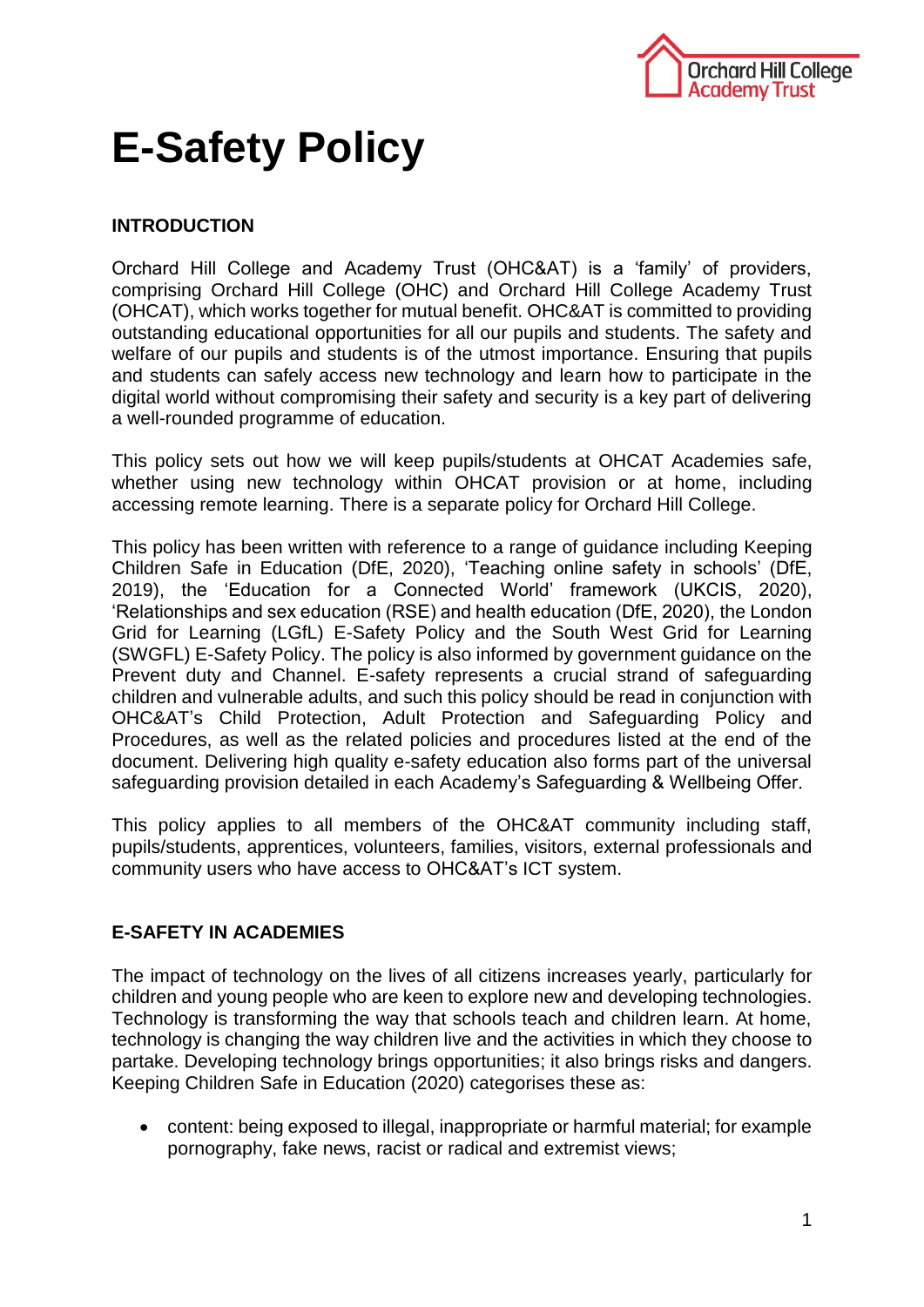

- contact: being subjected to harmful online interaction with other users; for example commercial advertising as well as adults posing as children or young adults; and
- conduct: personal online behaviour that increases the likelihood of, or causes, harm; for example making, sending and receiving explicit images, or online bullying.

Within these categories, risks to pupils and students using new technologies may include, but are not limited to:

- Access to illegal, harmful or inappropriate images or other content
- Unauthorised access to, loss of, and sharing of personal information
- Internet grooming
- Extremism and radicalisation
- Child criminal exploitation (CCE) and/or child sexual exploitation (CSE)
- The sharing and distribution of personal images without consent
- Inappropriate communication and contact with others
- Cyber-bullying
- Sexting
- Access to unsuitable video and internet games
- Misinformation and disinformation
- Plagiarism and copyright infringement
- Illegal downloading of music or video files
- Excessive use which may impact on social and emotional development and learning

#### **ROLES AND RESPONSIBILITIES**

Each OHCAT Academy has a named E-Safety Lead, who will work with the Designated Safeguarding Lead to oversee and manage the recording, investigation and resolution of cyberbullying and any other incidents which fall within the remit of this policy.

Pupils/students at OHCAT Academies may bring their own mobile and tablet devices to school, including devices that are used as communication aids. Each provision has a clear process in place for managing the use of personal devices during school hours, which is set out in the relevant Child Protection, Adult Protection & Safeguarding Policy. OHCAT does not accept responsibility for any damage to personal devices while at school.

OHCAT Academies also work with OHC's Digital School to support the development and delivery of ICT through student-led digital workshops and initiatives. Pupils/students are supported to use games appropriately and only in designated time slots. The Digital School also works with pupils/students around the dangers of online gaming and meeting people online, as well as risks relating to 'fake news' and other misinformation/disinformation including conspiracy theories, and has developed a number of bespoke resources to support pupils/students with SEND to understand these topics.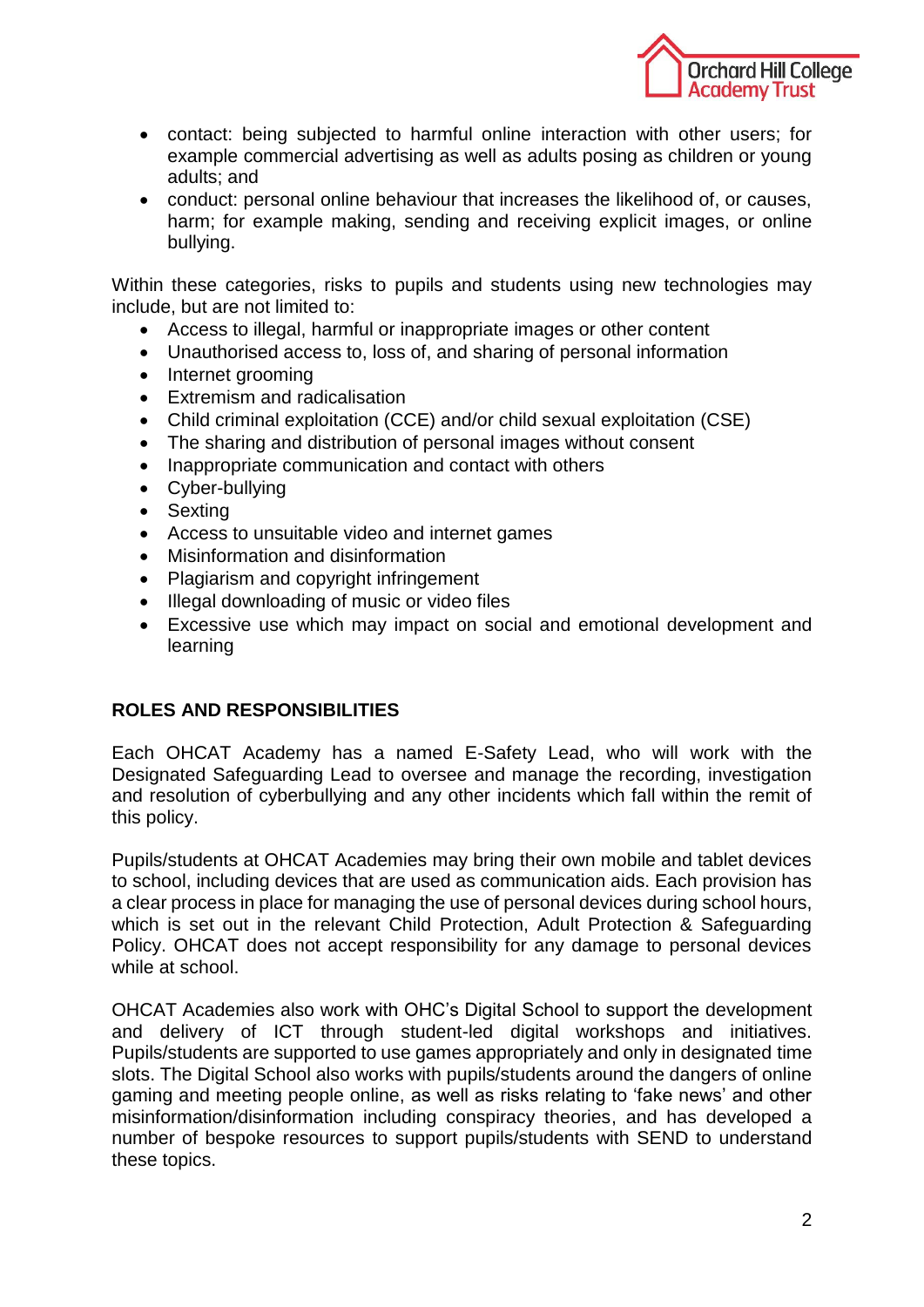

All OHCAT staff will familiarise themselves with this policy. E-safety is included in discrete lessons and throughout the year through other vehicles, such as assemblies and themed activities e.g. Anti-Bullying Week. Staff are reminded of their e-safety obligations via regular updates, training and discussion throughout the year.

Each OHCAT Academy has a Governor responsible for Safeguarding and Child Protection, who will monitor adherence to the policy, together with the E-Safety Lead, and feedback to the Local Governing Body as appropriate.

# **OHCAT Academies will monitor the impact of this policy using:**

- Logs of reported incidents (maintained by the E-Safety Lead).
- Monitoring of the Academy's network where necessary.
- Regular monitoring of the Academy's social media presence.
- Monitoring of the Academy's Google Apps platform where necessary.
- Monitoring of all remote learning platforms where necessary, including Zoom and Microsoft Teams.
- Monitoring of the Academy's internet access where necessary, and regular reviews of the Academy's website filtering.
- Parent/carer questionnaires.

# **CREATING A SAFE ICT INFRASTRUCTURE**

All users of OHCAT Academy computer networks have clearly defined access rights, managed via a username and password login system. Account privileges are achieved through the file and folder permissions, and are based upon each user's requirements. Pupil/student accounts are restricted and do not allow access to all network drives. Guests are required to log in using a visitor login that has limited network access.

A permanently-enabled filtering system is used to filter inappropriate material. Additionally web pages are scanned for content as requested. Any changes to setting have to be requested through the OHC&AT IT Helpdesk. All changes made to Internet filtering are logged. Security software is installed on all computers.

Staff should be aware that Internet traffic is monitored and can be traced to the individual user. It is the responsibility of the user to ensure that they have logged off the system when they have completed their task and to keep their user credentials confidential.

Please refer to the OHC&AT IT Acceptable Use Policy for further details.

# **Rules for publishing material online (including images of pupils/students)**

Academy websites are a valuable tool for sharing information and promoting pupils' and students' achievements. We recognise the potential for abuse. Therefore the following principles will always be considered: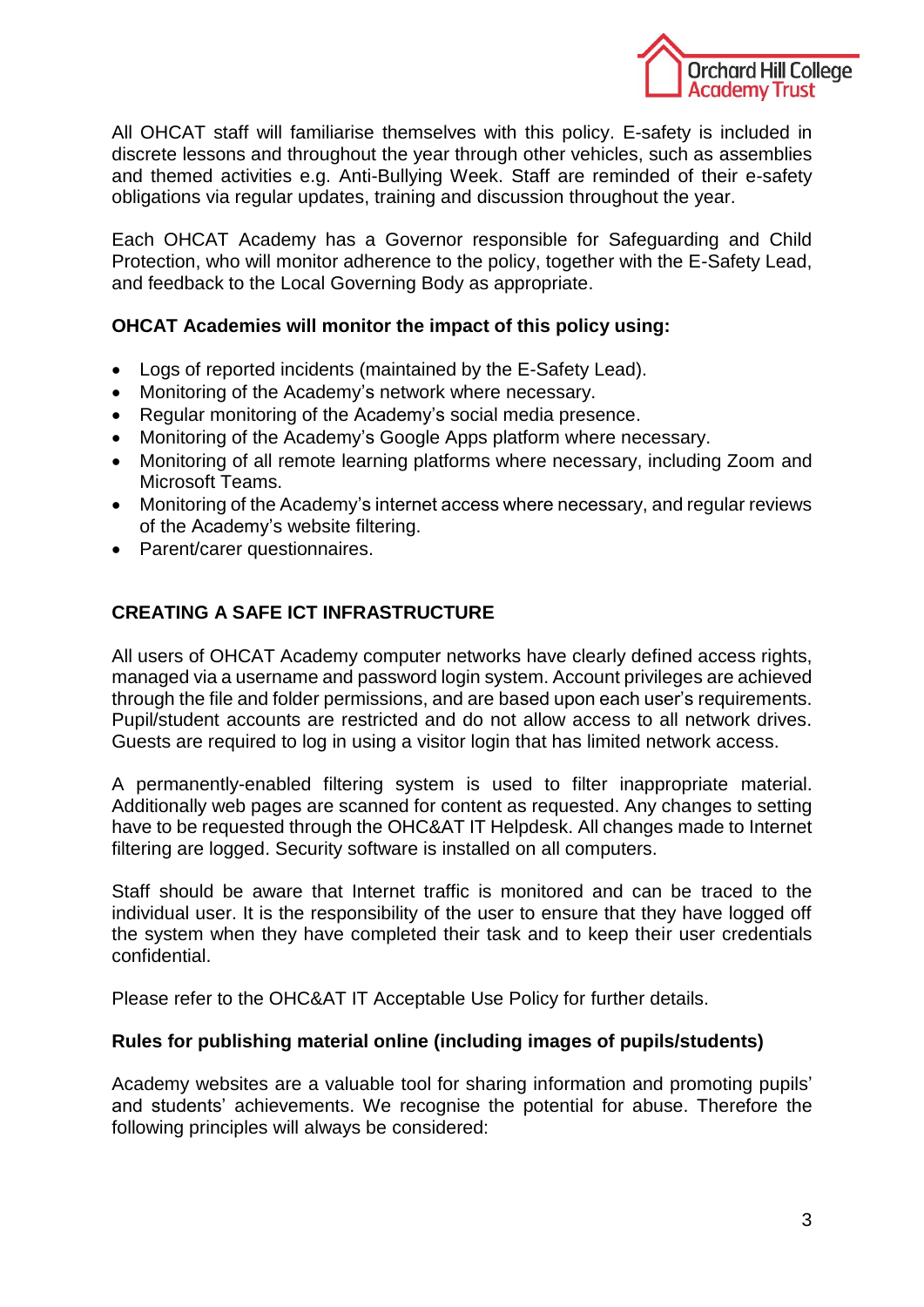

- If an image, video or audio recording of a pupil/student is used, their surname should not be used (including in credits).
- Staff **must not** take photographs of pupils or students using their personal devices – all pupil/student photographs must be taken using OHC&AT equipment and transmitted through OHC&AT systems.
- Files should be appropriately named in accordance with these principles.
- Only images of pupils/students in suitable dress should be used and group photographs are preferred (though not exclusively) in preference to individual photographs.
- Parents/carers are given the opportunity to withdraw permission for the Academy to publish images/audio/video of their child on the Academy website.
- Content should not infringe the intellectual property rights of others copyright may apply to text, images, music or video that originate from other sources. All copied or embedded content should be properly referenced.
- Content should be polite and respectful.
- Material should be checked by a member of the Academy's Senior Leadership Team before being published.
- Staff must not post or transmit images of pupils/students or families via their personal social media accounts. OHC&AT considers social media to be any technology-based platform used for interacting or discussion via voice, text, video or pictures. Please refer to the Social Media Policy for further information.
- Staff should not post any images of staff on any social media without first obtaining permission from those person(s) in the image.

Children and young people use a variety of online tools for educational purposes. They will be asked to only use their first name or a suitable avatar for any work that will be publicly accessible and will be required to follow the principles listed above before sending any work for publishing. Staff should encourage contributions that are worthwhile and develop a particular discussion topic.

When photos and videos of Academy events are permitted to be taken by parents and carers, they will be asked not to publish them on any public area of the Internet, including social networking sites.

#### **Pupil/student rules for acceptable internet use**

We will adopt the rules as laid out below in an age-appropriate way for the pupils/students at OHCAT Academies.

- *I will ask permission from an adult before using the Internet.*
- *I will use computers and tablets safely.*
- *I will not look for websites that I know I'm not allowed to see.*
- *If I see anything that I know is wrong I will tell an adult straight away.*
- *I know that I can talk to an adult if I see or experience anything on the Internet that makes me feel scared or unhappy.*
- *I will not download anything without permission from an adult.*
- *I will not use memory sticks on school computers without permission from an adult.*
- *I will ask an adult before sending emails.*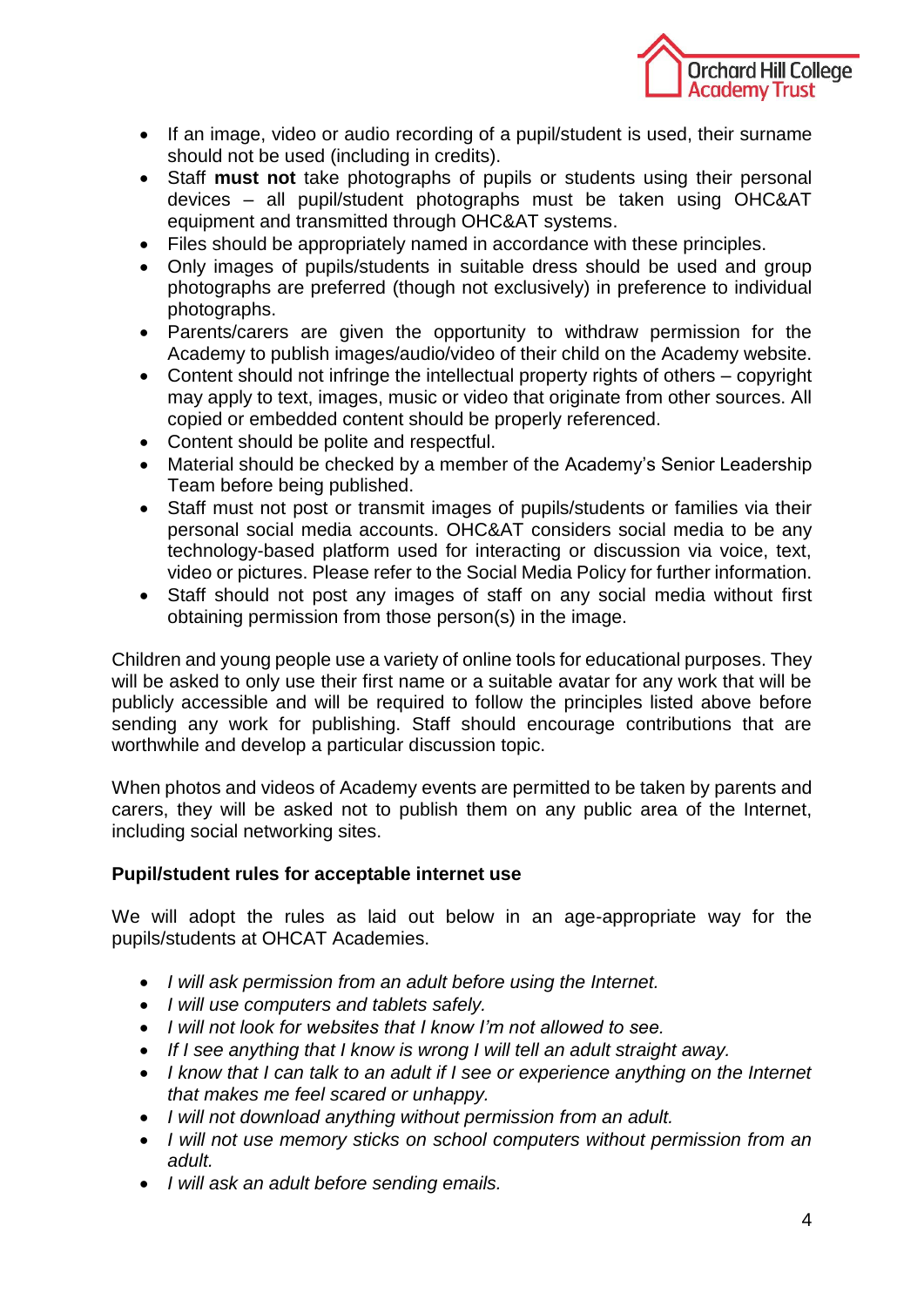

- *I will be polite and respect others when using the Internet.*
- *I will not give out any personal information over the Internet.*
- *I will not share my login details with others.*
- *I understand that the school may check my computer files and check what I am doing.*
- *I will not upload to social media any photos, videos or sound recordings that contain other pupils or staff within the academy.*

# **Visitor rules for acceptable internet use**

Visitors' Internet use will vary depending upon the purpose of their visit. Generally we expect all visitors to abide by the following rules:

- *I will respect the facilities by using them safely and appropriately.*
- *I will not use the Internet for personal financial gain, political purposes, advertising, personal or private business.*
- *I will not deliberately seek out inappropriate websites.*
- *I will report any unpleasant or upsetting material to a member of staff immediately.*
- *I will not download or install program files.*
- *I will not use USB memory devices on Academy computers.*
- *I will be polite and respect others when communicating over the Internet.*
- *I will not share my login details.*
- *I will not carry out personal or unnecessary printing.*
- *I understand that the Academy may check my computer files and monitor my Internet use.*
- *I will not make or share defamatory posts relating to the Academy on any social media.*

# **Staff and Governor rules for acceptable internet use**

Staff and governors must use the Internet safely, appropriately and professionally within the Academy. They must be aware that they are role models for others and are expected to promote and model high standards of behaviour at all times. For further details please refer to the OHC&AT IT Acceptable Use Policy.

# **E-SAFETY EDUCATION AND TRAINING**

The aim of e-safety education within OHCAT Academies is to teach pupils and students how to manage and deal with risks they encounter by themselves, whilst at the same time encouraging them to become positive users of both new and emerging technologies.

Pupils/students will be taught about safe and appropriate electronic communication, including the indelible nature of emails, social media presence, images and other ecommunications. Aspects of e-safety such as cyberbullying, revenge porn, trolling and other harassment will be covered in an age-appropriate way, with emphasis placed on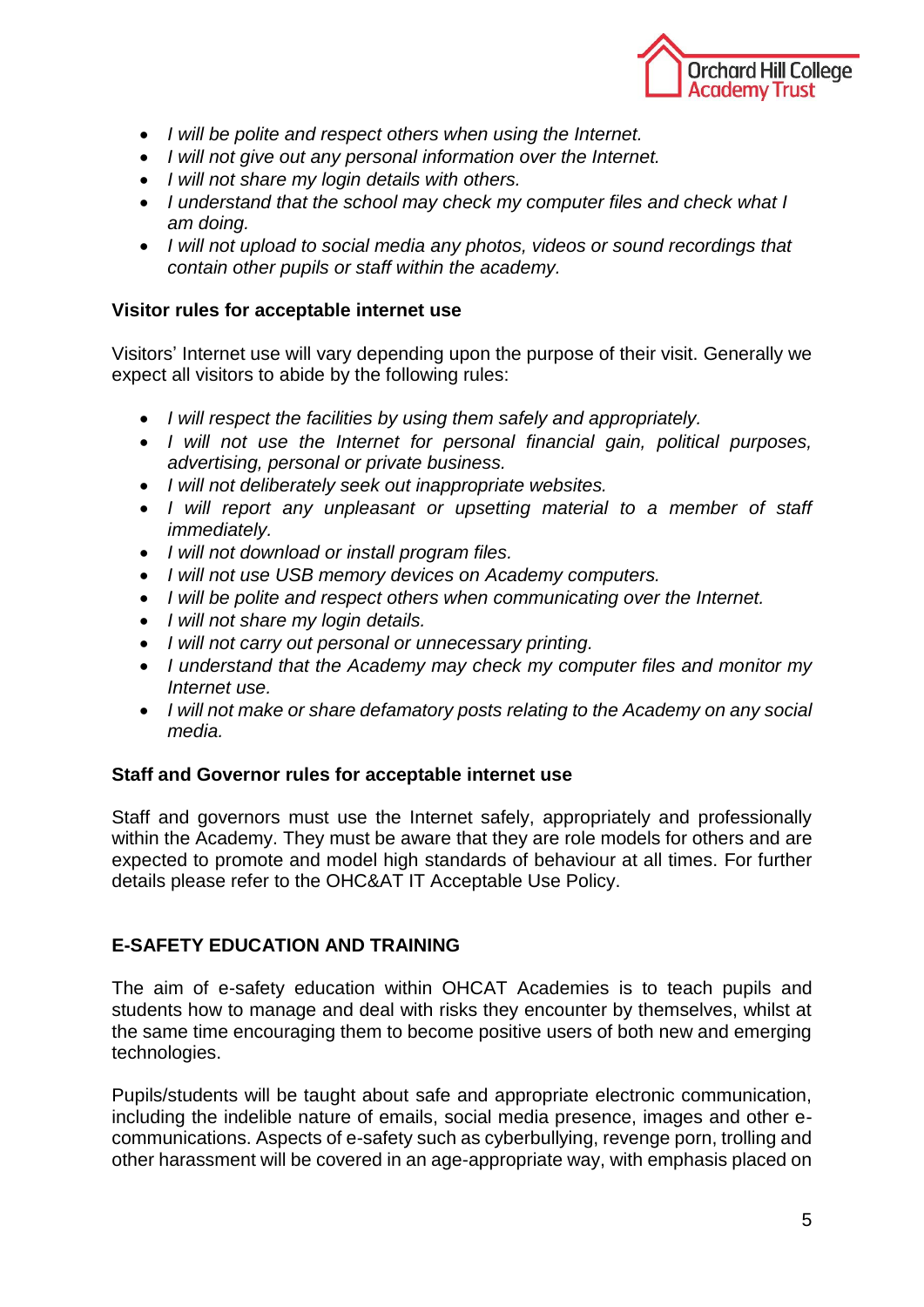

respecting oneself and one's peers, in order to build confidence and understanding among pupils/students as they interact with technology.

For younger pupils/students Internet use will be closely supervised and based around pre-selected, safe websites. Pupils/students will be regularly reminded about how to always take care when clicking and to seek help from an adult if they see anything that makes them unhappy or that they are unsure about. These digital literacy skills will be developed in keeping with pupils'/students' age and ability, with lessons promoting a responsible attitude towards searching the Internet and the importance of personal security measures such as strong passwords and processes for reporting any concerns.

As they progress through the Academy, pupils/students will be encouraged to become more independent at researching information on the Internet, being taught the necessary skills to critically evaluate sites for accuracy and suitability. They will be supported to use online collaboration tools for communicating and sharing ideas.

#### **E-safety updates for staff**

Staff receive regular updates about how to protect and conduct themselves professionally online and to ensure that they have an awareness of issues surrounding modern technologies, including safeguarding. Updates are delivered through CPD, staff meetings, email updates and via the staff intranet, which also signposts to relevant external resources and sources of support.

#### **E-safety updates for parents/carers**

OHCAT Academies provide opportunities for parents and carers to receive e-safety education and information (e.g. via the Academy website and/or newsletters) to enable them to better understand the issues surrounding new technologies and to help them support their children in developing good e-safety.

#### **Guidance on the use of social networking and messaging systems**

OHC&AT recognises that many staff will actively use Facebook, Twitter and other social networking, blogging and messaging services, including to support their own professional development by developing personal learning networks with other educational practitioners.

Staff must recognise that it is not appropriate to discuss issues relating to pupils/students or colleagues via social media networks; discretion and professional conduct is essential. Posts that bring OHC&AT into disrepute and/or breach confidentiality are likely to result in disciplinary action. Staff must review their privacy settings to make sure that their profiles and photographs are not viewable by the general public.

It is never acceptable to accept a friendship request from a child or young person in an OHC&AT provision or from ex-pupils/students who are still minors. This is to avoid any possible misinterpretation of motive or behaviour which could be construed as grooming.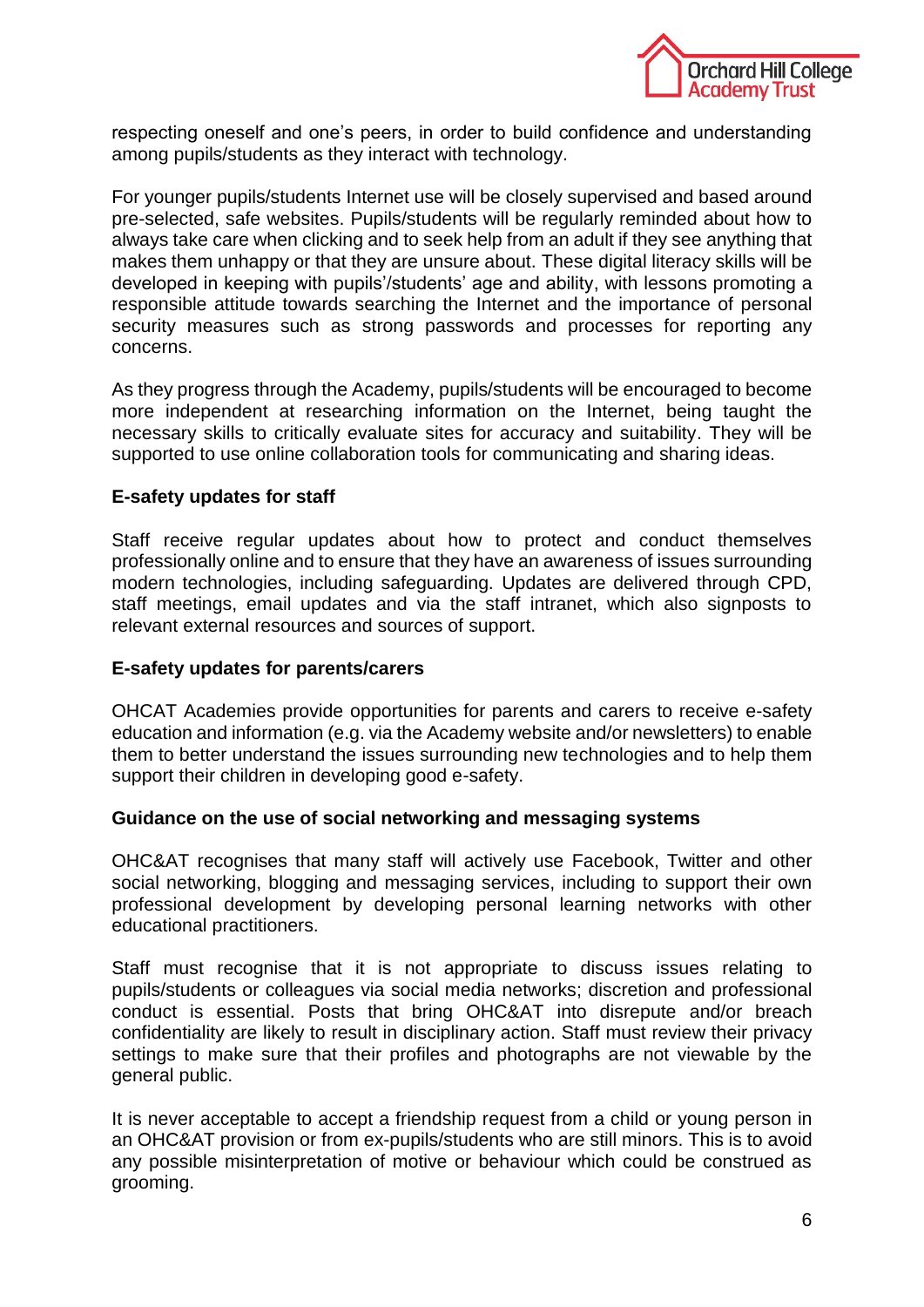

Staff must not give their personal contact details to pupils/students, including e-mail, home or mobile telephone numbers. All correspondence should be via OHC&AT systems.

Please refer to the Social Media Policy, the Staff Code of Conduct and the IT Acceptable Use Policy for further details.

# **DATA PROTECTION**

Personal data will be recorded, processed, transferred and made available according to the principles of the General Data Protection Regulation (GDPR), which state that personal data must be:

- Processed lawfully, fairly and in a transparent manner
- Collected for specified, explicit and legitimate purposes
- Adequate, relevant and limited to what is necessary to fulfil the purposes for which it is processed
- Accurate and, where necessary, kept up to date
- Kept for no longer than is necessary for the purposes for which it is processed
- Processed in a way that ensures it is appropriately secure

Staff must ensure that they:

- At all times take care to ensure the safe keeping of personal data, minimising the risk of its loss or misuse;
- Use personal data only on secure password protected computers and other devices, ensuring that they are properly 'logged-off' or 'locked' at the end of any session in which they are using personal data;
- Be fully aware of the risks of transferring data using removable media. When personal data is stored on any portable computer system, USB stick or any other removable media, it must be securely deleted once its use is complete.

It may sometimes be necessary to send confidential information outside the organisation e.g. as part of a safeguarding investigation. **OHC&AT staff must at all times consider the security of such information.** Any confidential or sensitive information conveyed via email outside of OHC&AT systems must be encrypted. Where encryption is not available, information must be password protected and the password conveyed separately to the recipient, preferably by means other than email.

# **E-SAFETY FOR PUPILS AND STUDENTS ACCESSING REMOTE OR BLENDED LEARNING**

OHCAT recognises that pupils and students may experience periods where they are unable to attend school, whether due to external factors such as the ongoing coronavirus outbreak or as a result of their additional needs e.g. complex health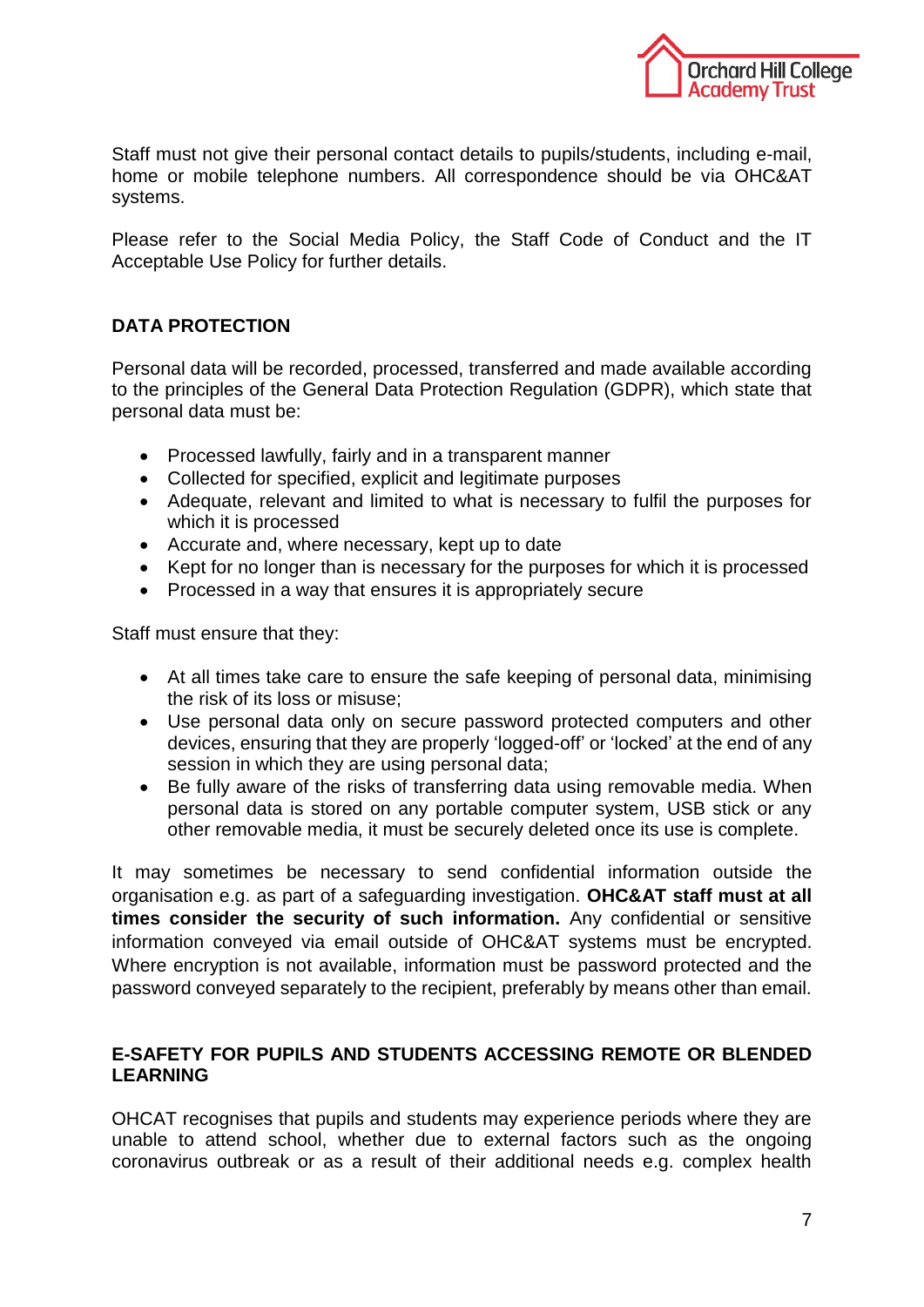

issues. These pupils/students will be supported to access remote or blended learning as necessary, and with appropriate safeguards in place.

When pupils/students are not able to attend school for a period of time, the risks associated with online activity including remote learning are potentially heightened. When sending work home to pupils/students currently unable to attend, Academy staff include information on staying safe online and sources of support, including reporting pathways, where students have concerns about online activity. This includes details of Safeguarding teams, as well external agencies including:

- [Childline](https://www.childline.org.uk/?utm_source=google&utm_medium=cpc&utm_campaign=UK_GO_S_B_BND_Grant_Childline_Information&utm_term=role_of_childline&gclsrc=aw.ds&&gclid=EAIaIQobChMIlfLRh-ez6AIVRrDtCh1N9QR2EAAYASAAEgLc-vD_BwE&gclsrc=aw.ds) for support
- [UK Safer Internet Centre](https://reportharmfulcontent.com/) to report and remove harmful online content
- [CEOP](https://www.ceop.police.uk/safety-centre/) for advice on making a report about online abuse

Academy websites are also kept updated with relevant links and other e-safety information for both pupils/students and families.

When setting home learning, OHCAT Academies ensure any use of online learning tools and systems is in line with privacy and data protection/GDPR requirements.

OHCAT Academies operate clear procedures around delivering remote learning, including the following key points:

- Staff must adhere to the OHC&AT Staff Code of Conduct **at all times**, including when delivering remote learning.
- Ideally virtual sessions should be delivered to groups only. Where remote access is used to deliver 1:1 sessions, for example counselling sessions, these must be recorded and the recordings safely stored in accordance with OHC&AT policies on IT acceptable use and records retention. Pupils/students and parents/carers must be made aware that sessions are being recorded.
- Live group classes should also be recorded so that if any issues were to arise, the video can be reviewed.
- When planning delivery of live sessions, staff should consider the needs and profiles of each pupil/student intended to receive the session and risk assess accordingly.
- Staff and children/young people must wear suitable clothing, as should anyone else in the household.
- Any computers used should be in appropriate areas, for example, not in bedrooms; and the background should be blurred.
- Live classes should be kept to a reasonable length of time, or the streaming may prevent the family 'getting on' with their day.
- Language must be professional and appropriate, including any family members in the background.
- Staff must only use platforms specified by senior managers and approved by the IT network manager/provider to communicate with pupils/students.
- Staff should record the length, time, date and attendance of any sessions held.

Staff maintain regular contact with all pupils/students not currently attending, and this provides a further opportunity to discuss online safety with them, their parents and carers. We are aware that when a pupil/student is unable to attend school for any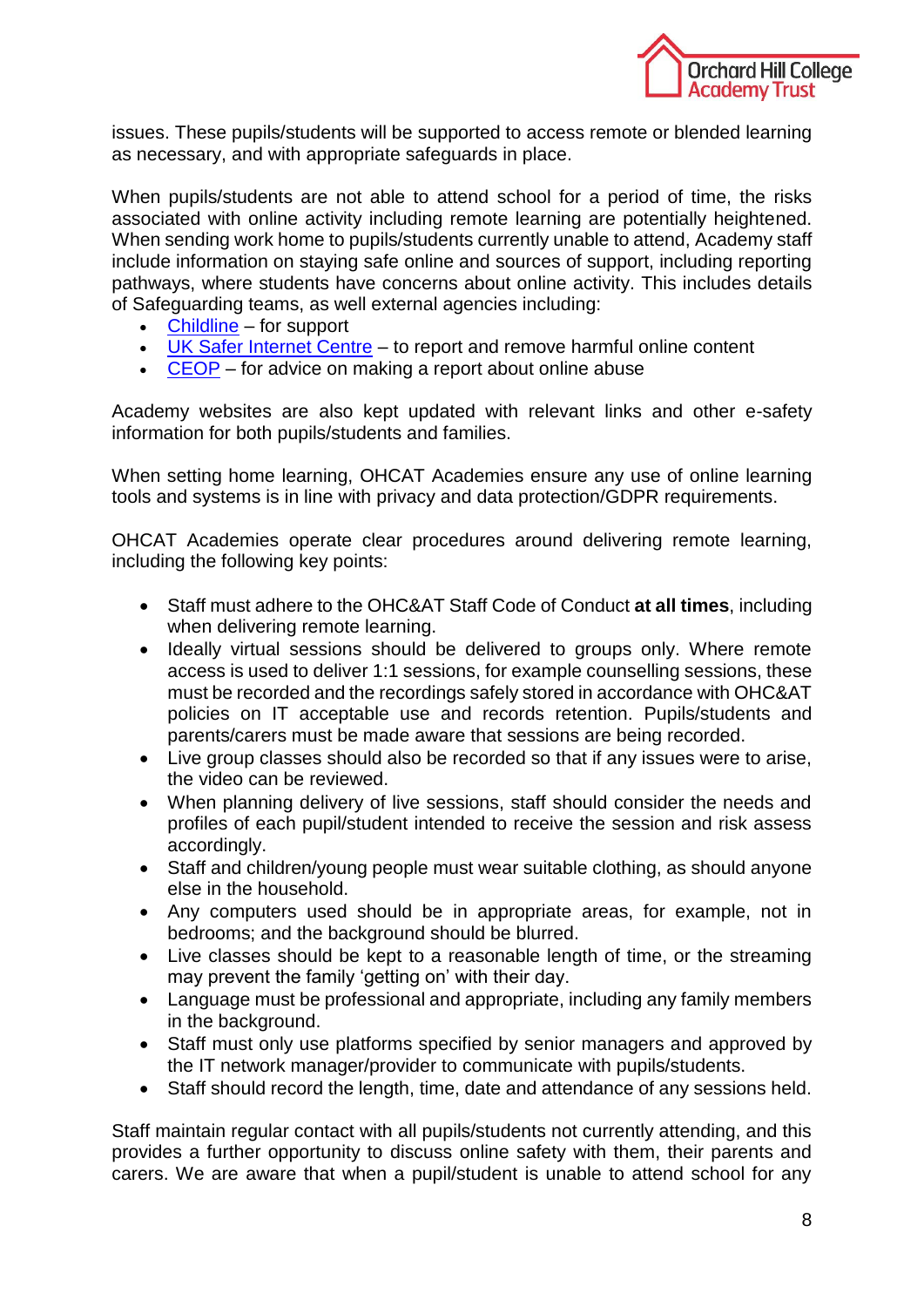

length of time, families may wish to access additional home learning support, for example tutors or other specialists, and staff emphasise the importance of securing online support from reputable organisations/individuals who can provide evidence that they are safe and can be trusted to have access to children or vulnerable adults.

# **POLICY REVIEW DETAILS**

*Version:* 1.4 *Approval body:* Family Board *Date this version approved:* **Due for review:** Summer 2022

*Reviewer:* James Akerman, Simon Gale  $2<sup>nd</sup>$  July 2021

# **RELATED POLICIES AND DOCUMENTATION**

Anti-Bullying Policy Anti-Radicalisation Policy Child Protection Adult Protection and Safeguarding Policy and Procedures Data Protection Policy and related documentation Dignity at Work Policy IT Acceptable Use Policy OHCAT Academies' Safeguarding & Wellbeing Offers Positive Behaviour Policy (Academies) Social Media Policy Staff Code of Conduct Student Mental Wealth, Health and Wellbeing Policy